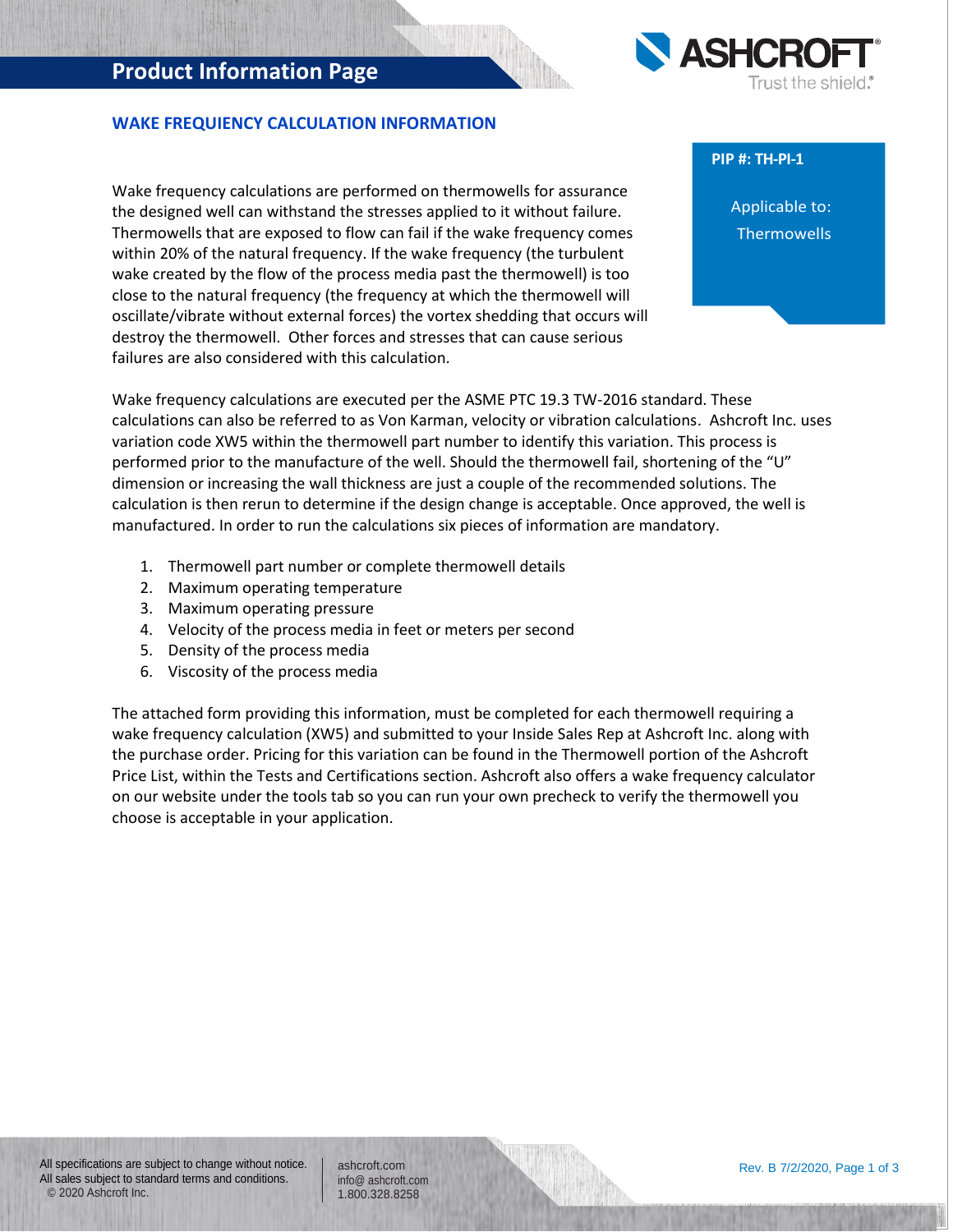

#### Wake Frequency Calculation Information Request Form (Required for each XW5)

| Date:         | ™ag No. |
|---------------|---------|
| Completed by: |         |

(Must include name and company)

Complete Thermowell PN: \_\_\_\_\_\_\_\_\_\_\_\_\_\_\_\_\_\_\_\_\_\_\_\_\_\_\_\_\_\_\_\_\_\_\_\_\_\_\_\_\_\_\_

| <b>Application Conditions</b>         | <b>Definite Conditions</b> | Units Of Measure Must Be As<br>Specified Below                                                       |  |  |
|---------------------------------------|----------------------------|------------------------------------------------------------------------------------------------------|--|--|
| <b>Maximum Operating Temperature:</b> |                            | °F, °C, K                                                                                            |  |  |
| <b>Maximum Operating Pressure:</b>    |                            | psi, bar, Pa, MPa, KPa, Kg/cm <sup>2</sup>                                                           |  |  |
| Velocity of the process media:        |                            | ft/s, $m/s$ , $mm/s$ , $cm/s$                                                                        |  |  |
| Density of the process media:         |                            | lb/ft <sup>3</sup> , kg/cm <sup>3</sup> , g/cm <sup>3</sup> , lb/in <sup>3</sup> , kg/m <sup>3</sup> |  |  |
| Viscosity of the process media:       |                            | сP                                                                                                   |  |  |

Acceptable Units of measure

| Any other reference numbers: |  |
|------------------------------|--|
| Additional Information:      |  |

\_\_\_\_\_\_\_\_\_\_\_\_\_\_\_\_\_\_\_\_\_\_\_\_\_\_\_\_\_\_\_\_\_\_\_\_\_\_\_\_\_\_\_\_\_\_\_\_\_\_\_\_\_\_\_\_\_\_\_\_\_\_\_\_\_\_\_\_\_\_\_\_\_\_\_\_\_\_\_\_\_\_\_\_

\_\_\_\_\_\_\_\_\_\_\_\_\_\_\_\_\_\_\_\_\_\_\_\_\_\_\_\_\_\_\_\_\_\_\_\_\_\_\_\_\_\_\_\_\_\_\_\_\_\_\_\_\_\_\_\_\_\_\_\_\_\_\_\_\_\_\_\_\_\_\_\_\_\_\_\_\_\_\_\_\_\_\_\_

\_\_\_\_\_\_\_\_\_\_\_\_\_\_\_\_\_\_\_\_\_\_\_\_\_\_\_\_\_\_\_\_\_\_\_\_\_\_\_\_\_\_\_\_\_\_\_\_\_\_\_\_\_\_\_\_\_\_\_\_\_\_\_\_\_\_

\_\_\_\_\_\_\_\_\_\_\_\_\_\_\_\_\_\_

 $\overline{\phantom{a}}$ 

 $\overline{\phantom{a}}$ 

Page \_\_\_\_\_\_\_ of \_\_\_\_\_\_